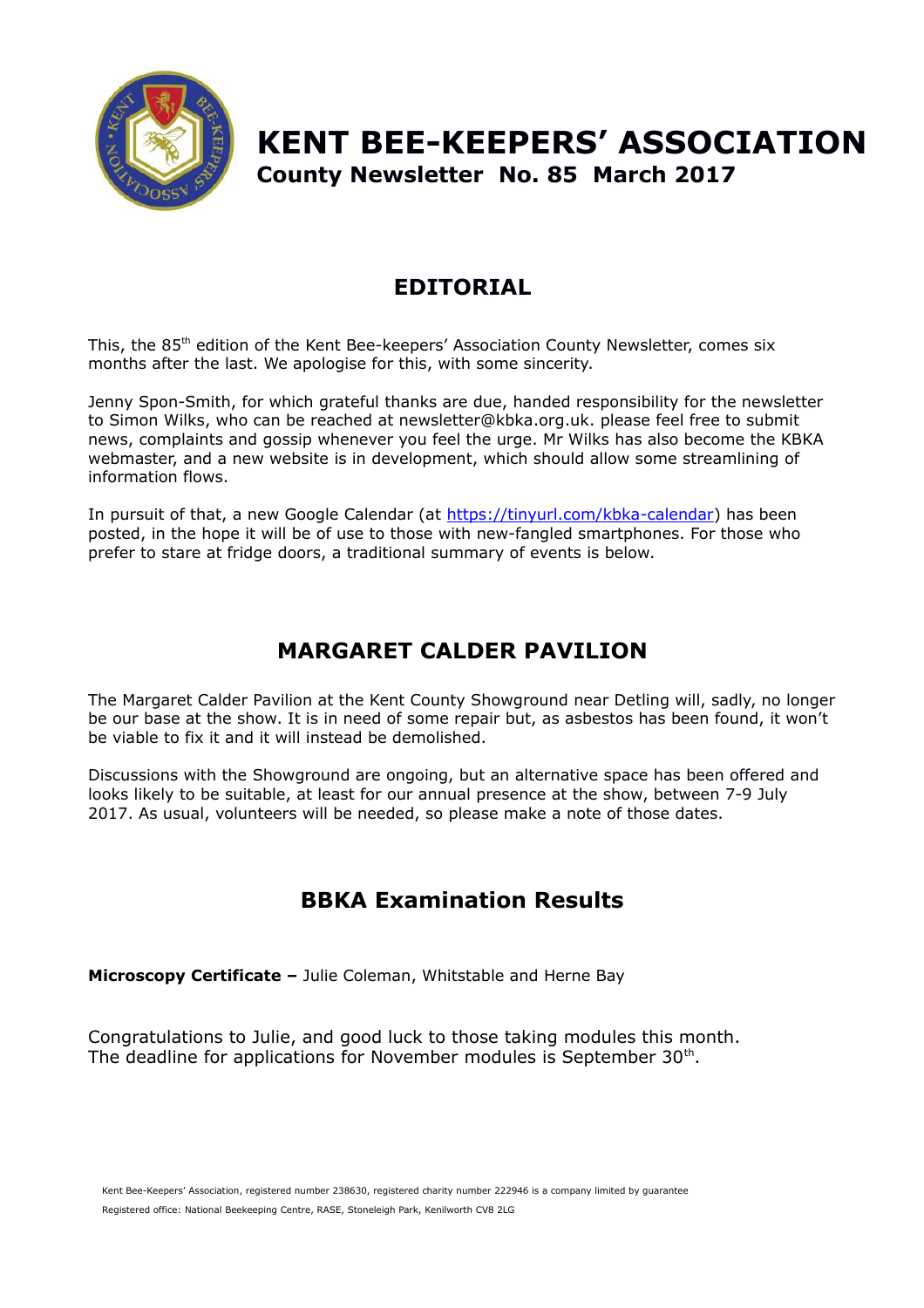### **COUNTY AND OTHER EVENTS**

### **Bromley**

| Tuesday, 21 <sup>st</sup> March | Moving and Handling for Beekeepers                                                   |  |  |  |
|---------------------------------|--------------------------------------------------------------------------------------|--|--|--|
|                                 | Julie Bowden Msc, Bsc, Dip N (London),<br>RGN Moving and Handling Trainer.           |  |  |  |
|                                 |                                                                                      |  |  |  |
|                                 |                                                                                      |  |  |  |
|                                 |                                                                                      |  |  |  |
| Tuesday, 18 <sup>th</sup> April | 8mm of nothing                                                                       |  |  |  |
|                                 | Robert Smith                                                                         |  |  |  |
|                                 | An in depth look at the implications of bee space from Kent's number one bee expert. |  |  |  |
|                                 |                                                                                      |  |  |  |

All evenings will begin at 7.30 p.m. The Clubhouse, Kent House Road Allotments (entrance opposite Woodbastwick Road), Lower Sydenham SE26 5LJ

### **Yalding**

Bob Smith and Lis Samuelson are giving talks as follows at The Chequers in Laddingford at 8.00 pm. Lis Samuelson is a researcher who has been studying waggles dances in the apiary and will present her interim findings to us and Bob Smith is known to many of our members. You will be more than welcome to come along.

| l 27 March 2017 | The Asian Hornet and other Exotic Pests | <b>Bob Smith</b> |
|-----------------|-----------------------------------------|------------------|
| 24 April 2017   | Managing the Workers                    | <b>Bob Smith</b> |
| 31 July 2017    | <b>Winter Preparations</b>              | <b>Bob Smith</b> |

### **Bee Tradex Saturday, 4th March**

Hall H3 Stoneleigh Park CV8 2LG

9.00 am to 4.00 pm

### 40+ traders

£4.00 per person if booked on line -  $£5.00$  on the day

www.beetradex.co.uk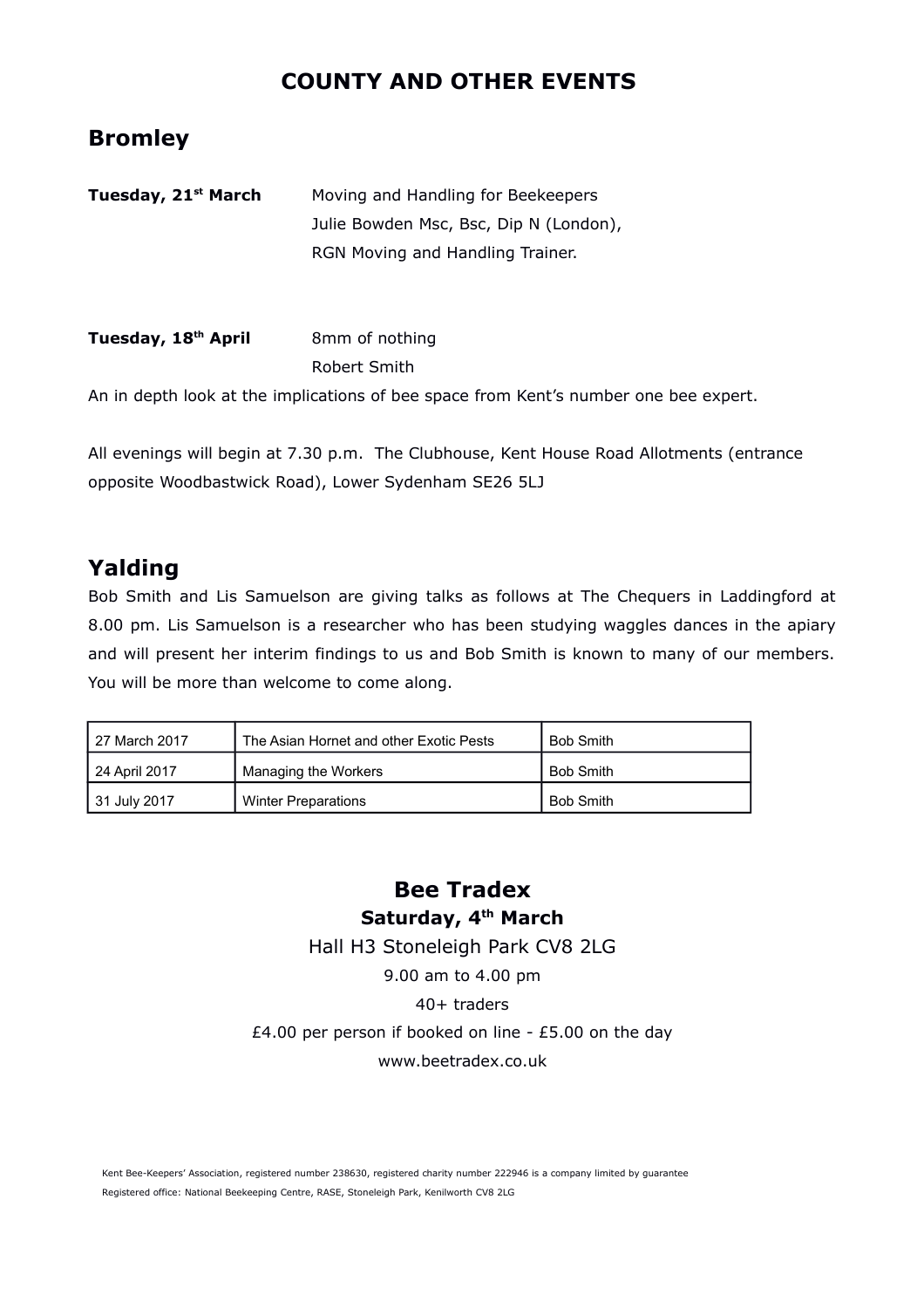## **Wisborough Green Division - West Sussex BKA Beekeeping Course**

### **Suitable for Beginners, Improvers, and Non - Beekeepers**

#### **Saturday, 11th March 2017**

At:- Village Hall, Lower Street, Pulborough, West Sussex. RH20 2BF. Assemble from 9.00 for 9.30-5.00 p.m. approx

The course is suitable for those who wish to discover what is involved in keeping bees and also for those who have kept bees for some time. It will largely follow the syllabus of the BBKA Basic assessment, but with variations. This course is based on over 50 years experience, not just repeating what is in books.

**Course fee** £45, WGBKA members £35. Second and subsequent attendees booked together £40\*. Under 16 with a paying adult £15\*. - Price is per head to include lunch, refreshments, and our own booklet "Basic Beekeeping". Those marked \* will not receive "Basic Beekeeping", but additional copies will be available on the day at £5.

**Enquiries:-** Roger Patterson. roger-patterson@btconnect.com 01403 790 637 or 07976 306 492 **Booking:- See the website at [www.wgbka.org.uk](http://www.wgbka.org.uk/)** or contact Gordon Allan, Stone House, High Street, Petworth, West Sussex, GU28 0AU. 01798 343 470, petworthgordon@btopenworld.com.

Pulborough Village Hall is off Lower Street. Turn down next to the Oddfellows Arms, right to the bottom and turn right into the car park. If this is full then use the main car park immediately before it. We understand the main car park will be free for hall users

### **BBKA SPRING CONVENTION 7th to 9th April 2017**

Harper Adams University, Newport, Shropshire TF10 8NB **Enquiries:** Workshops and Courses - [workshopconvenor@bbka.org.uk](mailto:workshopconvenor@bbka.org.uk) Accommodation and meals - [hospitality@bbka.org.uk](mailto:hospitality@bbka.org.uk) General – [tim.lovett@bbka.org.uk](mailto:tim.lovett@bbka.org.uk) Tickets on sale via [www.bbka.org.uk](http://www.bbka.org.uk/) *BBKA and other Association Members £22 in advance; £25 on the day Public £28 in advance; £32 on the day Trade Show only £5 on the day*